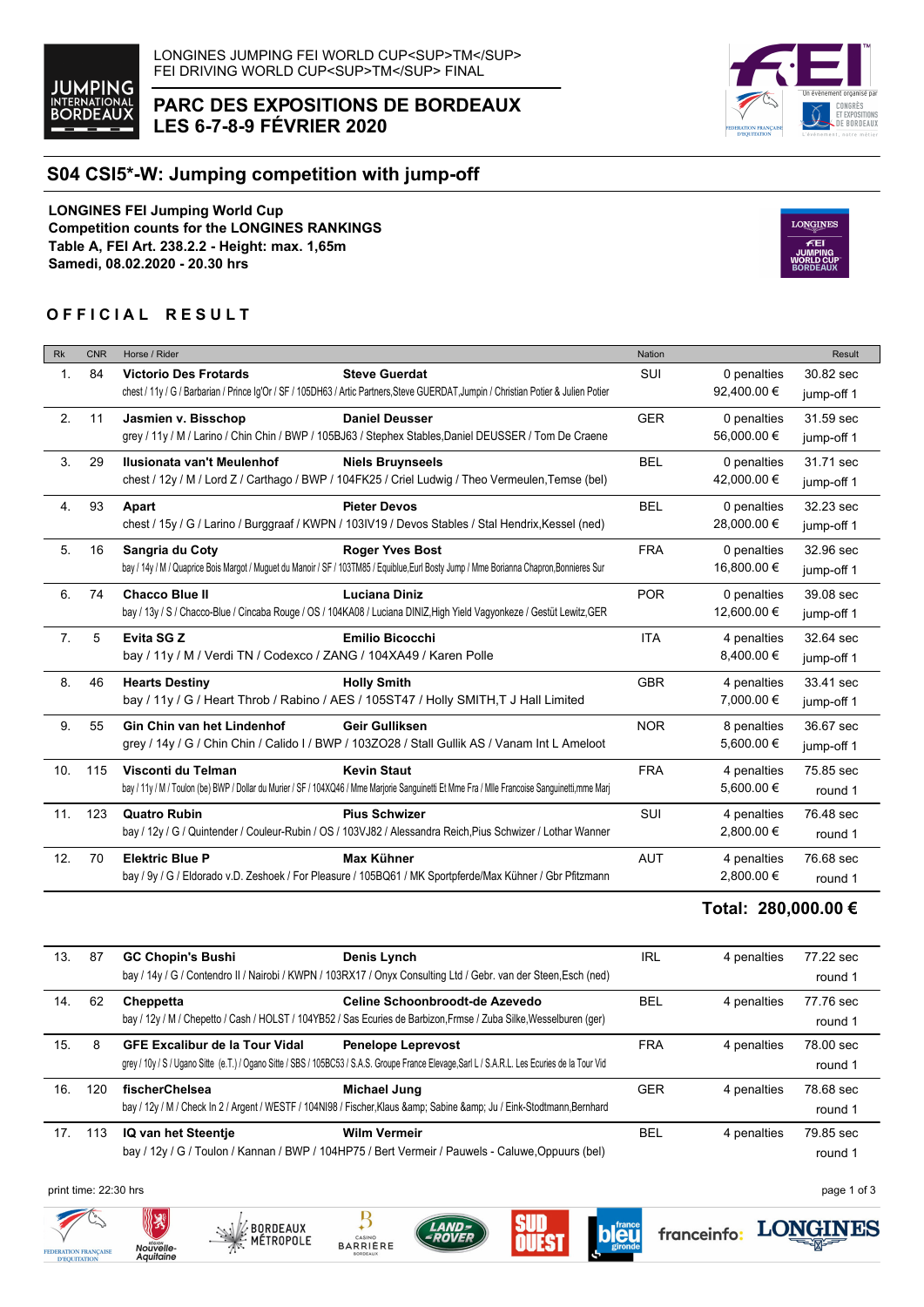

## **PARC DES EXPOSITIONS DE BORDEAUX LES 6-7-8-9 FÉVRIER 2020**



| 18. | 81  | Dana Blue                                             | <b>Maikel van der Vleuten</b><br>grey / 12y / M / Mr. Blue / Hemmingway / KWPN / 104MI51 / Marta ORTEGA PEREZ, Springstal van d / J.A.M. Bocken, Weert (ned)  | NED        | 4 penalties  | 80.07 sec<br>round 1 |
|-----|-----|-------------------------------------------------------|---------------------------------------------------------------------------------------------------------------------------------------------------------------|------------|--------------|----------------------|
| 19. | 89  | Vital Chance de la Roque                              | <b>Marc Dilasser</b>                                                                                                                                          | <b>FRA</b> | 4 penalties  | 80.54 sec            |
|     |     |                                                       | bay / 11y / G / Diamant de Semilly / Rivage du Poncel / SF / 104PE06 / Adeline Hecart / Mlle Marie Bourdin, Dieppe (fra)                                      |            |              | round 1              |
| 20. | 60  | Drag du Buisson Z                                     | <b>Edward Levy</b>                                                                                                                                            | <b>FRA</b> | 4 penalties  | 80.91 sec            |
|     |     |                                                       | chest / 12y / G / Dutch Capitol (holst) / Artos / ZANG / 104QW35 / Marion de Cazalet, Sarah Bonnet de C / M. A. vd Mortel 99 (fra)                            |            |              | round 1              |
| 21. | 21  | <b>Kriskras DV</b>                                    | <b>Bart Bles</b>                                                                                                                                              | <b>NED</b> | 4 penalties  | 81.34 sec            |
|     |     |                                                       | bay / 10y / G / Cooper v. Heffinck / Kashmir van Schuttershof / BWP / 105NK40 / SF Equestrian / Stal Devos DV                                                 |            |              | round 1              |
| 22. | 32  |                                                       | Douglas Lindelöw                                                                                                                                              | SWE        | 4 penalties  | 81.54 sec            |
|     |     | Casquo Blue                                           | bay / 10y / G / Chacco-Blue / Carthago Z / OS / 105TV10 / Stall Zet / Gestuet Lewitz                                                                          |            |              | round 1              |
|     |     |                                                       |                                                                                                                                                               |            |              |                      |
| 23. | 68  | <b>Sultane Des Ibis</b>                               | <b>Felicie Bertrand</b><br>chest / 14y / M / Quidam de Revel / Elan de la Cour / SF / 103MD02 / Madame Geneviève MEGRET / M. Michel Djindjian,mme Marie-Chris | <b>FRA</b> | 4 penalties  | 81.87 sec            |
|     |     |                                                       |                                                                                                                                                               |            |              | round 1              |
| 24. | 94  | <b>Clouzot de Lassus</b>                              | <b>Bryan Balsiger</b><br>grey / 12y / G / Ugano Sitte / Tenor Manciais / SBS / 104GN61 / de Coulon Sarah / Elie Payelle                                       | SUI        | 8 penalties  | 77.20 sec            |
|     |     |                                                       |                                                                                                                                                               |            |              | round 1              |
| 25. | 14  | <b>H&amp;M Christian K</b>                            | <b>Peder Fredricson</b><br>bay / 13y / G / Namelus R / Calvados / Sable Rose / KWPN / 103XK27 / Stuteri Arch / G.W. Klerks, Elshout (ned)                     | <b>SWE</b> | 8 penalties  | 77.57 sec            |
|     |     |                                                       |                                                                                                                                                               |            |              | round 1              |
| 26. | 76  | Toupie de la Roque                                    | Julien Epaillard                                                                                                                                              | <b>FRA</b> | 8 penalties  | 78.69 sec            |
|     |     |                                                       | chest / 13y / M / Kannan / Nabab de Reve / SF / 103VO27 / Sarl Top Stallions Company / E.U.R.L. Top Stallions Company, la R                                   |            |              | round 1              |
| 27. | 45  | Diesel GP du Bois Madame                              | <b>Marlon Modolo Zanotelli</b>                                                                                                                                | <b>BRA</b> | 8 penalties  | 78.99 sec            |
|     |     |                                                       | bay / 11y / S / Cassius / Heartbreaker / SBS / 104WK08 / Ilan Ferfder Stables Inc., Tal MILST                                                                 |            |              | round 1              |
| 28. | 110 | <b>Fancy Me</b>                                       | Henrik von Eckermann                                                                                                                                          | <b>SWE</b> | 8 penalties  | 79.78 sec            |
|     |     | bay / 10y / M / Forsyth FRH / Gimpel / HANN / 105VP36 |                                                                                                                                                               |            |              | round 1              |
| 29. | 97  | Vivaldi Des Meneaux                                   | <b>Olivier Robert</b>                                                                                                                                         | <b>FRA</b> | 8 penalties  | 81.57 sec            |
|     |     |                                                       | bay / 11y / G / Chippendale Z / Bamako / SF / 104VT84 / Valerie Cougouille / Mme Valerie Cougouille 33880 ST Cap                                              |            |              | round 1              |
| 30. | 103 | Garfield de Tiji Des Templiers                        | Jérome Guery                                                                                                                                                  | <b>BEL</b> | 12 penalties | 77.43 sec            |
|     |     |                                                       | grey / 14y / G / Quasimodo Z / Goldspring de Lauzelle / BWP / 103GZ01 / J.Claude Benali / van Tricht Tim, Kapelle-Op-den-Bos (                                |            |              | round 1              |
| 31. | 126 | <b>Hermes Ryan</b>                                    | <b>Simon Delestre</b>                                                                                                                                         | <b>FRA</b> | 12 penalties | 79.60 sec            |
|     |     |                                                       | chest / 15y / G / Hugo Gesmeray / Ryon d'Anzex / SF / 103GL81 / Philippe Berthol, Simon Delestre / Har. Des Hayettes, ST Maclou (fra)                         |            |              | round 1              |
| 32. | 107 | <b>Utopie Villelongue</b>                             | <b>Max Thirouin</b>                                                                                                                                           | <b>FRA</b> | 16 penalties | 77.83 sec            |
|     |     |                                                       | chest / 12y / M / Mylord Carthago*HN / Calypso d'Herbiers / SF / 104FU19 / Max Thirouin / Mme Annie Barbecot,ST Ours (fra)                                    |            |              | round 1              |
| 33. | 36  | Seringat                                              | <b>Eduardo Alvarez Aznar</b>                                                                                                                                  | <b>ESP</b> | 16 penalties | 79.61 sec            |
|     |     |                                                       | chest / 14y / G / Chef Rouge (de) HN / Guillaume Tell / SF / 104BZ58 / Kaliyuga S.L. / Cte Christian de Pourtales, Martinva                                   |            |              | round 1              |
| 34. | 54  | <b>Funky Fred</b>                                     | <b>Marcus Ehning</b>                                                                                                                                          | <b>GER</b> | 16 penalties | 79.68 sec            |
|     |     |                                                       | chest / 15y / S / For Pleasure / Pilot / WESTF / 103HJ41 / Sportpferde Ehning GbR / Ehning, Hilde                                                             |            |              | round 1              |
| 35. | 22  | <b>Con Dios III</b>                                   | Rene Lopez Lizarazo                                                                                                                                           | COL        | 17 penalties | 85.57 sec            |
|     |     |                                                       | grey / 16y / G / Colman / Romino / HOLST / SUI41128 / Bertrand DARIER / Clausen Georg, Rabenkirchen (ger)                                                     |            |              | round 1              |
|     | 100 | Vivaldi du Theil                                      | <b>Mark McAuley</b>                                                                                                                                           | <b>IRL</b> |              | retired              |
|     |     |                                                       | bay / 11y / G / Quaprice Bois Margot / For Pleasure / SF / 105FR91 / Charlotte Mcauley, Mark Mcauley                                                          |            |              | round 1              |
|     | 1   | <b>Hello Jefferson</b>                                | <b>Scott Brash</b>                                                                                                                                            | <b>GBR</b> |              | retired              |
|     |     |                                                       | bay / 11y / G / Cooper v. Heffinck / Irco Mena / BWP / 104SN26 / Lady Pauline HARRIS, Lady Pauline KI / Bernard Mols, Zoersel (bel)                           |            |              | round 1              |

37 competitors

Judges:

 $\overline{B}$ 

Tarja Tikka (FIN) Patrice Alvado (FRA) Jacques Boyer (FRA)

print time: 22:30 hrs page 2 of 3